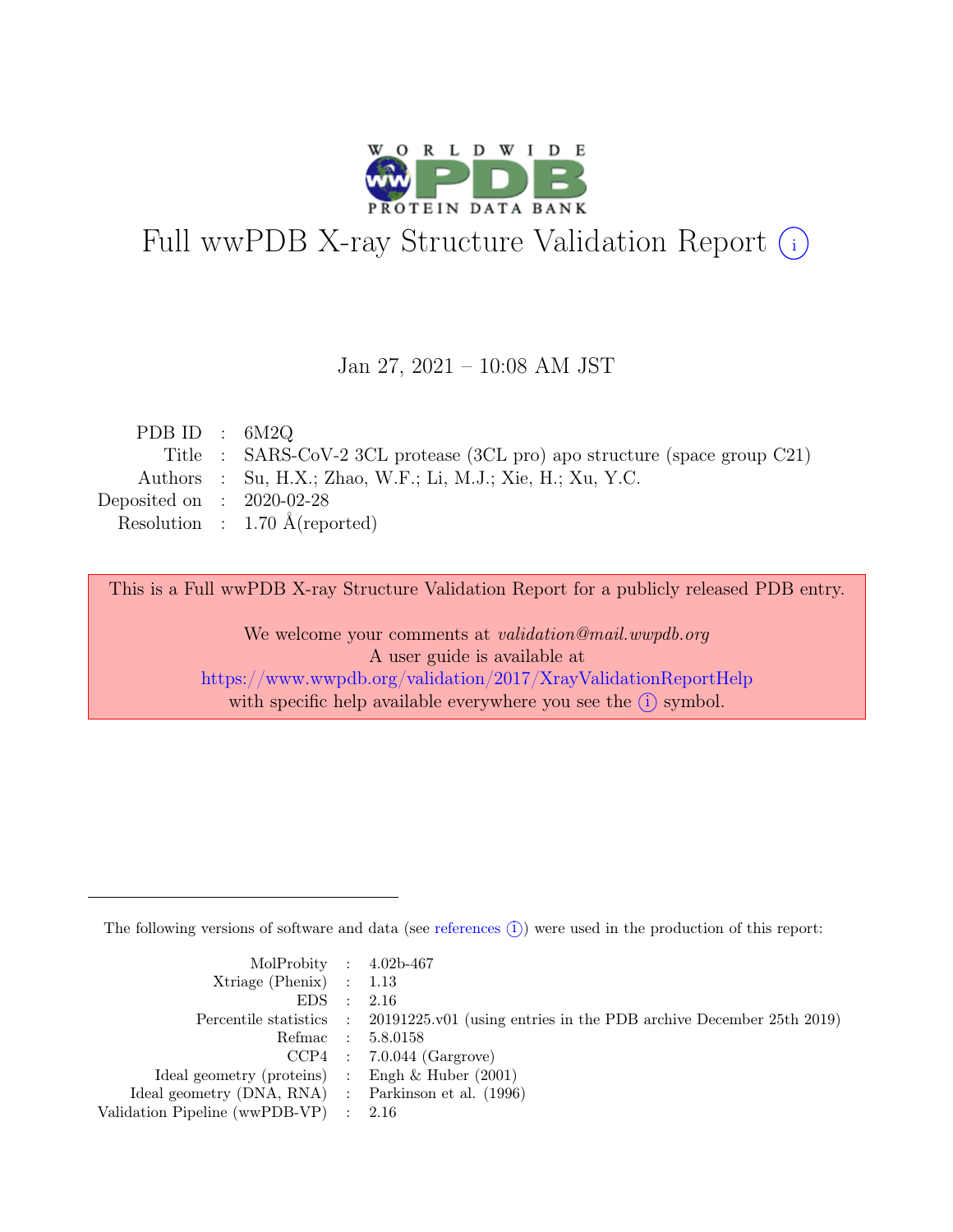# 1 Overall quality at a glance  $(i)$

The following experimental techniques were used to determine the structure: X-RAY DIFFRACTION

The reported resolution of this entry is 1.70 Å.

Percentile scores (ranging between 0-100) for global validation metrics of the entry are shown in the following graphic. The table shows the number of entries on which the scores are based.



| <b>The comment channel to A-ray su actures or simmal resolution</b> |  |  |  |
|---------------------------------------------------------------------|--|--|--|
|                                                                     |  |  |  |
|                                                                     |  |  |  |
|                                                                     |  |  |  |

| Metric                    | Whole archive        | Similar resolution                                           |
|---------------------------|----------------------|--------------------------------------------------------------|
|                           | $(\#\text{Entries})$ | $(\# \text{Entries}, \text{ resolution } \text{range}(\AA))$ |
| $R_{free}$                | 130704               | $4298(1.70-1.70)$                                            |
| $\overline{\text{Class}}$ | 141614               | $4695(1.70-1.70)$                                            |
| Ramachandran outliers     | 138981               | 4610 (1.70-1.70)                                             |
| Sidechain outliers        | 138945               | $4610(1.70-1.70)$                                            |
| RSRZ outliers             | 127900               | $4222(1.70-1.70)$                                            |

The table below summarises the geometric issues observed across the polymeric chains and their fit to the electron density. The red, orange, yellow and green segments of the lower bar indicate the fraction of residues that contain outliers for  $>=$  3, 2, 1 and 0 types of geometric quality criteria respectively. A grey segment represents the fraction of residues that are not modelled. The numeric value for each fraction is indicated below the corresponding segment, with a dot representing fractions <=5% The upper red bar (where present) indicates the fraction of residues that have poor fit to the electron density. The numeric value is given above the bar.

| Mol | $\sim$ $\sim$<br>hain | Length | Quality of chain |
|-----|-----------------------|--------|------------------|
|     |                       |        | 2%               |
|     | $\overline{ }$        | 306    | 97%              |

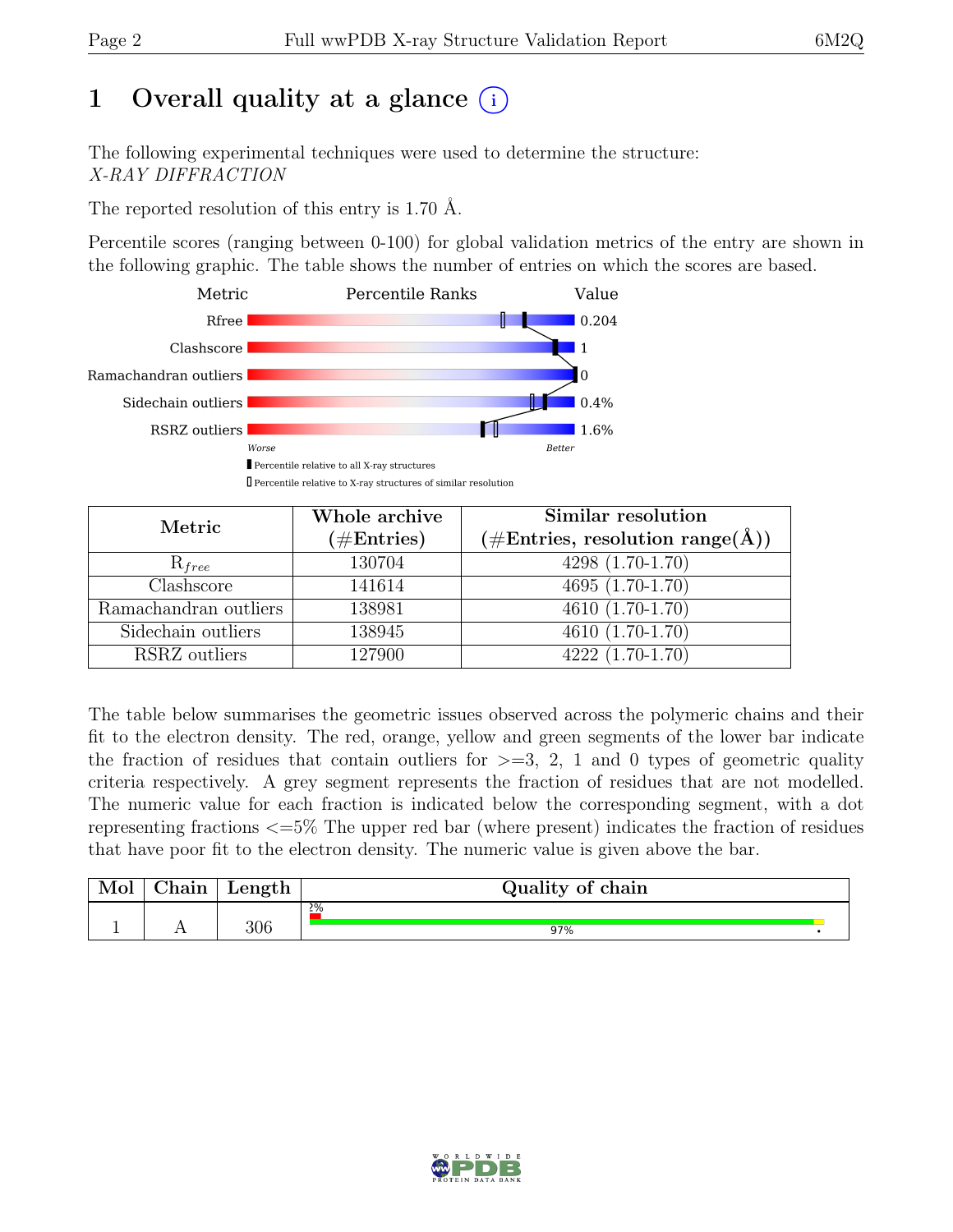# 2 Entry composition  $(i)$

There are 2 unique types of molecules in this entry. The entry contains 2579 atoms, of which 0 are hydrogens and 0 are deuteriums.

In the tables below, the ZeroOcc column contains the number of atoms modelled with zero occupancy, the AltConf column contains the number of residues with at least one atom in alternate conformation and the Trace column contains the number of residues modelled with at most 2 atoms.

• Molecule 1 is a protein called 3C-like proteinase.

| Mol | Chain | Residues | $\rm{Atoms}$           |      |          |     |    | ZeroOcc | $\vert$ AltConf $\vert$ | $\mid$ Trace $\mid$ |
|-----|-------|----------|------------------------|------|----------|-----|----|---------|-------------------------|---------------------|
|     |       | 305      | $\text{Total}$<br>2356 | 1495 | N<br>397 | 441 | 23 |         |                         |                     |

• Molecule 2 is water.

|  | $\boxed{\text{Mol}}$ Chain   Residues | <b>Atoms</b>        | ZeroOcc   AltConf |  |
|--|---------------------------------------|---------------------|-------------------|--|
|  | 223                                   | Total<br>223<br>223 |                   |  |

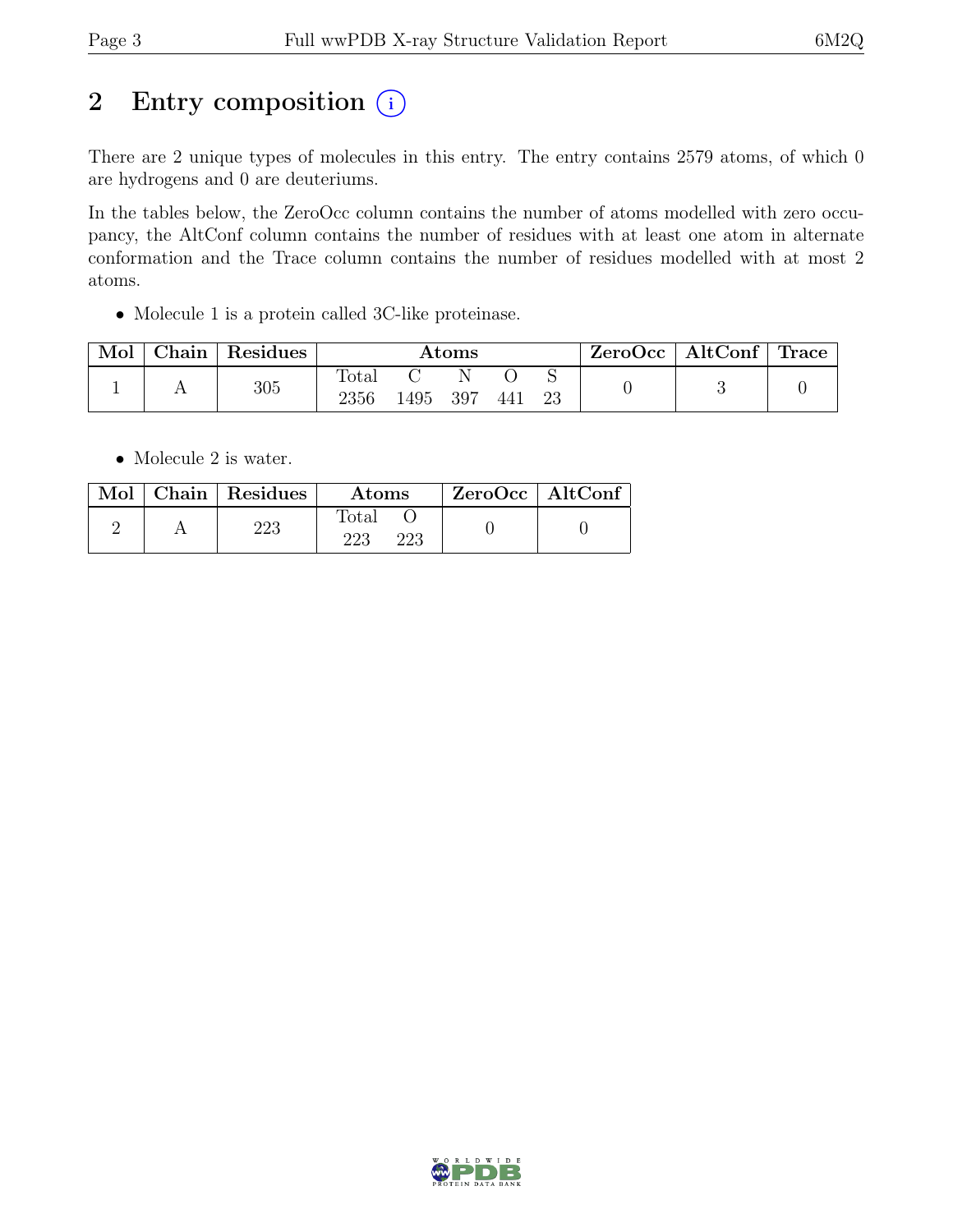## 3 Residue-property plots  $(i)$

These plots are drawn for all protein, RNA, DNA and oligosaccharide chains in the entry. The first graphic for a chain summarises the proportions of the various outlier classes displayed in the second graphic. The second graphic shows the sequence view annotated by issues in geometry and electron density. Residues are color-coded according to the number of geometric quality criteria for which they contain at least one outlier:  $green = 0$ , yellow  $= 1$ , orange  $= 2$  and red  $= 3$  or more. A red dot above a residue indicates a poor fit to the electron density (RSRZ > 2). Stretches of 2 or more consecutive residues without any outlier are shown as a green connector. Residues present in the sample, but not in the model, are shown in grey.

• Molecule 1: 3C-like proteinase



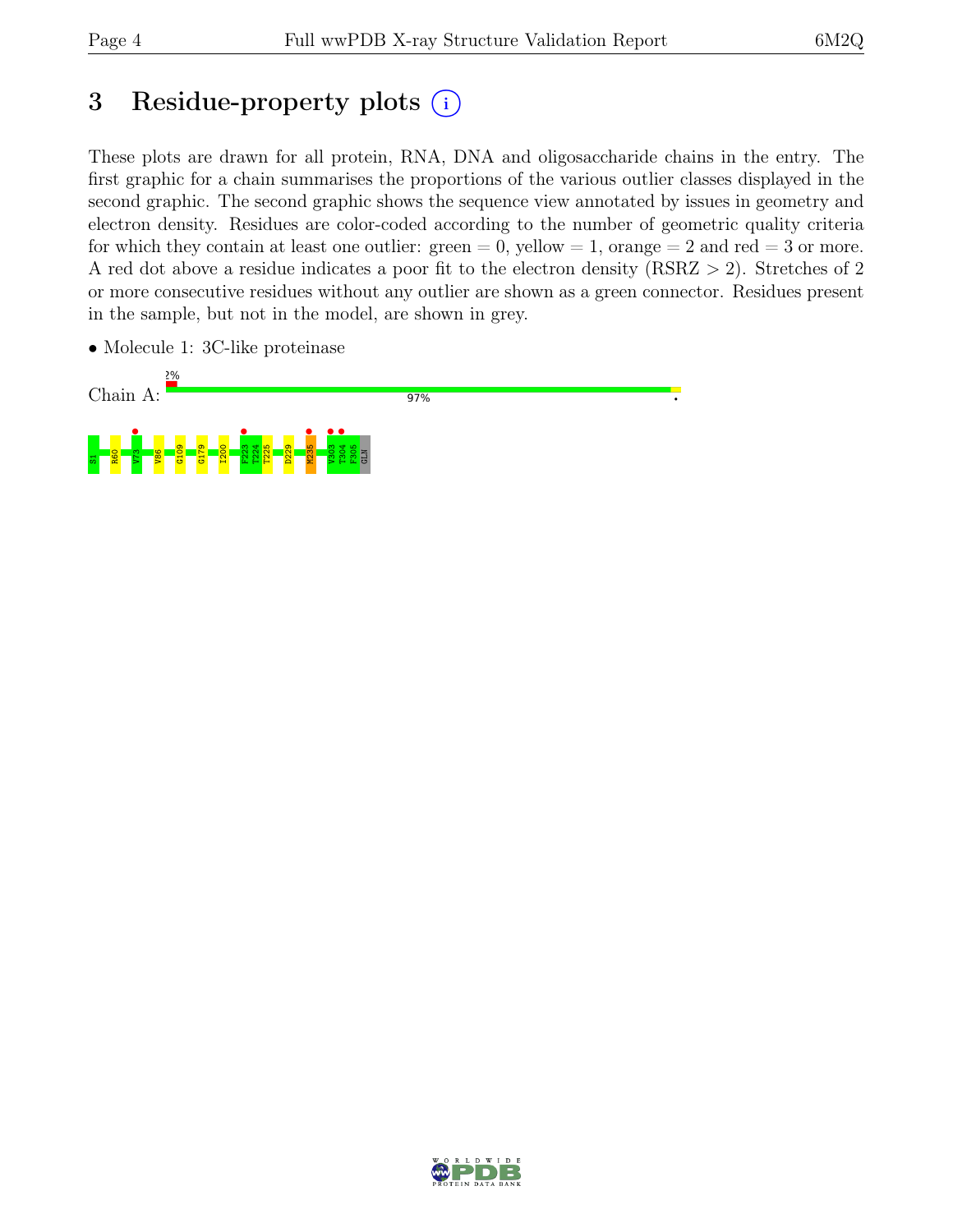## 4 Data and refinement statistics  $(i)$

| Property                                                             | Value                                              | <b>Source</b> |
|----------------------------------------------------------------------|----------------------------------------------------|---------------|
| Space group                                                          | $\overline{C}$ 1 2 1                               | Depositor     |
| Cell constants                                                       | 114.87Å<br>$53.60\text{\AA}$<br>44.70Å             |               |
| a, b, c, $\alpha$ , $\beta$ , $\gamma$                               | $101.25^\circ$<br>$90.00^\circ$<br>$90.00^{\circ}$ | Depositor     |
| Resolution $(A)$                                                     | 38.42<br>$-1.70$                                   | Depositor     |
|                                                                      | 38.42<br>$-1.70$                                   | <b>EDS</b>    |
| % Data completeness                                                  | 99.0 (38.42-1.70)                                  | Depositor     |
| (in resolution range)                                                | 99.0 (38.42-1.70)                                  | <b>EDS</b>    |
| $R_{merge}$                                                          | 0.08                                               | Depositor     |
| $\mathrm{R}_{sym}$                                                   | (Not available)                                    | Depositor     |
| $\langle I/\sigma(I)\rangle^{-1}$                                    | $1.54$ (at 1.70Å)                                  | Xtriage       |
| Refinement program                                                   | <b>PHENIX 1.17.1</b>                               | Depositor     |
|                                                                      | 0.175<br>, 0.204                                   | Depositor     |
| $R, R_{free}$                                                        | $0.175$ ,<br>0.204                                 | DCC           |
| $R_{free}$ test set                                                  | 1446 reflections $(4.96\%)$                        | wwPDB-VP      |
| Wilson B-factor $(A^2)$                                              | 24.3                                               | Xtriage       |
| Anisotropy                                                           | 0.381                                              | Xtriage       |
| Bulk solvent $k_{sol}(e/\mathring{A}^3)$ , $B_{sol}(\mathring{A}^2)$ | $0.34$ , 42.1                                      | <b>EDS</b>    |
| L-test for twinning <sup>2</sup>                                     | $< L >$ = 0.49, $< L^2 >$ = 0.32                   | Xtriage       |
| Estimated twinning fraction                                          | No twinning to report.                             | Xtriage       |
| $\overline{F_o,F_c}$ correlation                                     | 0.97                                               | <b>EDS</b>    |
| Total number of atoms                                                | 2579                                               | wwPDB-VP      |
| Average B, all atoms $(A^2)$                                         | 32.0                                               | wwPDB-VP      |

Xtriage's analysis on translational NCS is as follows: The largest off-origin peak in the Patterson function is 10.69% of the height of the origin peak. No significant pseudotranslation is detected.

<sup>&</sup>lt;sup>2</sup>Theoretical values of  $\langle |L| \rangle$ ,  $\langle L^2 \rangle$  for acentric reflections are 0.5, 0.333 respectively for untwinned datasets, and 0.375, 0.2 for perfectly twinned datasets.



<span id="page-4-1"></span><span id="page-4-0"></span><sup>1</sup> Intensities estimated from amplitudes.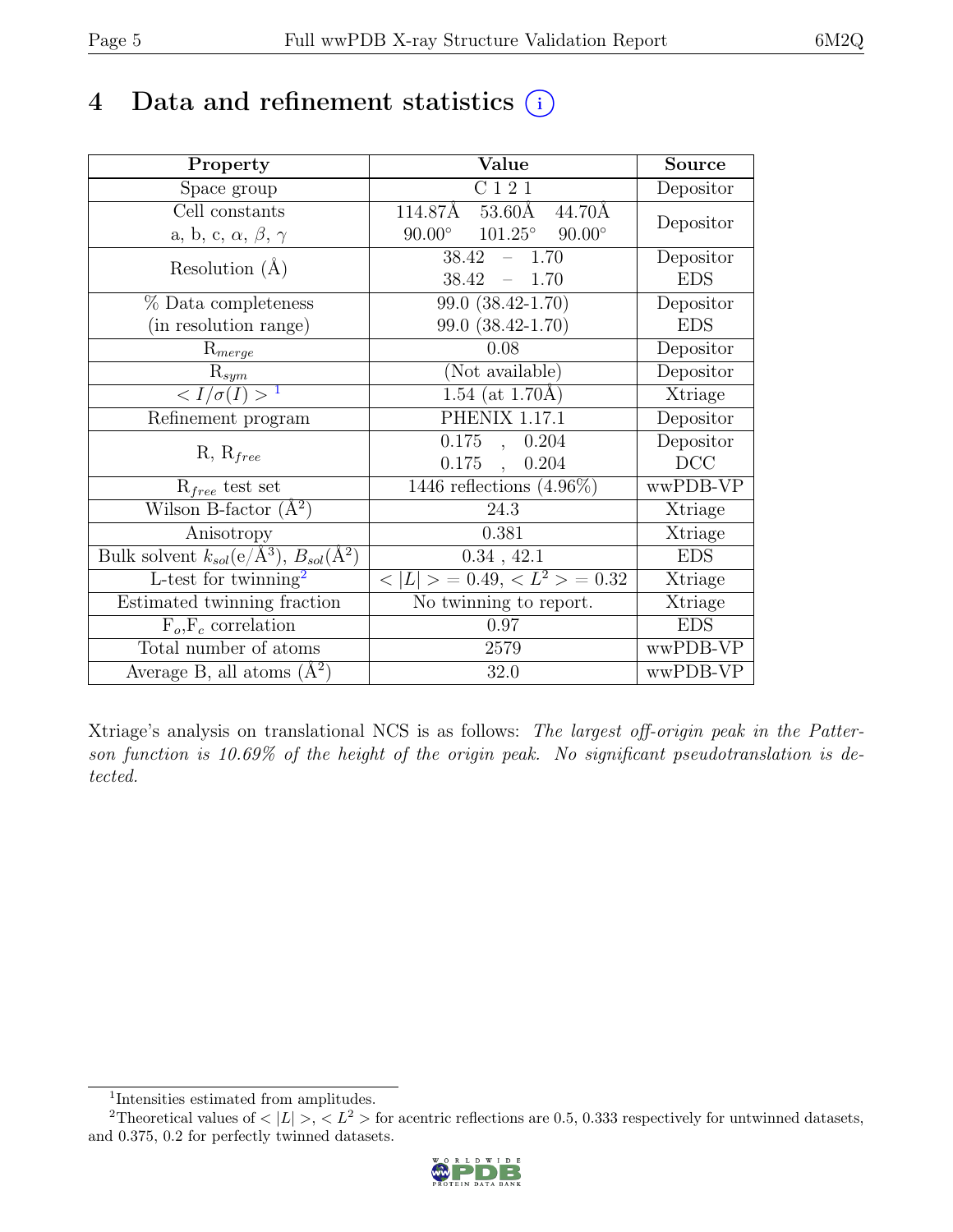# 5 Model quality  $(i)$

### 5.1 Standard geometry  $(i)$

The Z score for a bond length (or angle) is the number of standard deviations the observed value is removed from the expected value. A bond length (or angle) with  $|Z| > 5$  is considered an outlier worth inspection. RMSZ is the root-mean-square of all Z scores of the bond lengths (or angles).

| Mol | <sup>'</sup> Chain |      | Bond lengths                    | Bond angles |        |  |
|-----|--------------------|------|---------------------------------|-------------|--------|--|
|     |                    |      | RMSZ $ #Z  > 5$ RMSZ $ #Z  > 5$ |             |        |  |
|     |                    | 0.29 | 0/2411                          | 0.50        | 0/3278 |  |

There are no bond length outliers.

There are no bond angle outliers.

There are no chirality outliers.

There are no planarity outliers.

### 5.2 Too-close contacts  $(i)$

In the following table, the Non-H and H(model) columns list the number of non-hydrogen atoms and hydrogen atoms in the chain respectively. The H(added) column lists the number of hydrogen atoms added and optimized by MolProbity. The Clashes column lists the number of clashes within the asymmetric unit, whereas Symm-Clashes lists symmetry-related clashes.

| Mol |      |  | Chain   Non-H   H(model)   H(added)   Clashes   Symm-Clashes |
|-----|------|--|--------------------------------------------------------------|
|     | 2356 |  |                                                              |
|     |      |  |                                                              |
|     |      |  |                                                              |

The all-atom clashscore is defined as the number of clashes found per 1000 atoms (including hydrogen atoms). The all-atom clashscore for this structure is 1.

All (6) close contacts within the same asymmetric unit are listed below, sorted by their clash magnitude.

| $Atom-1$           | Atom-2           | Interatomic<br>distance $(\AA)$ | Clash<br>overlap $(\AA)$ |
|--------------------|------------------|---------------------------------|--------------------------|
| 1: A:235: MET:SD   | 2:A:410:HOH:O    | 2.57                            | 0.59                     |
| 1:A:86[A]:VAL:HG13 | 1:A:179:GLY:HA2  | 1.98                            | 0.46                     |
| 1:A:109:GLY:HA2    | 1:A:200:ILE:HD13 | 1.98                            | 0.45                     |
| 1:A:60:ARG:NH2     | 2: A:413: HOH:O  | 2.50                            | 0.43                     |

Continued on next page...

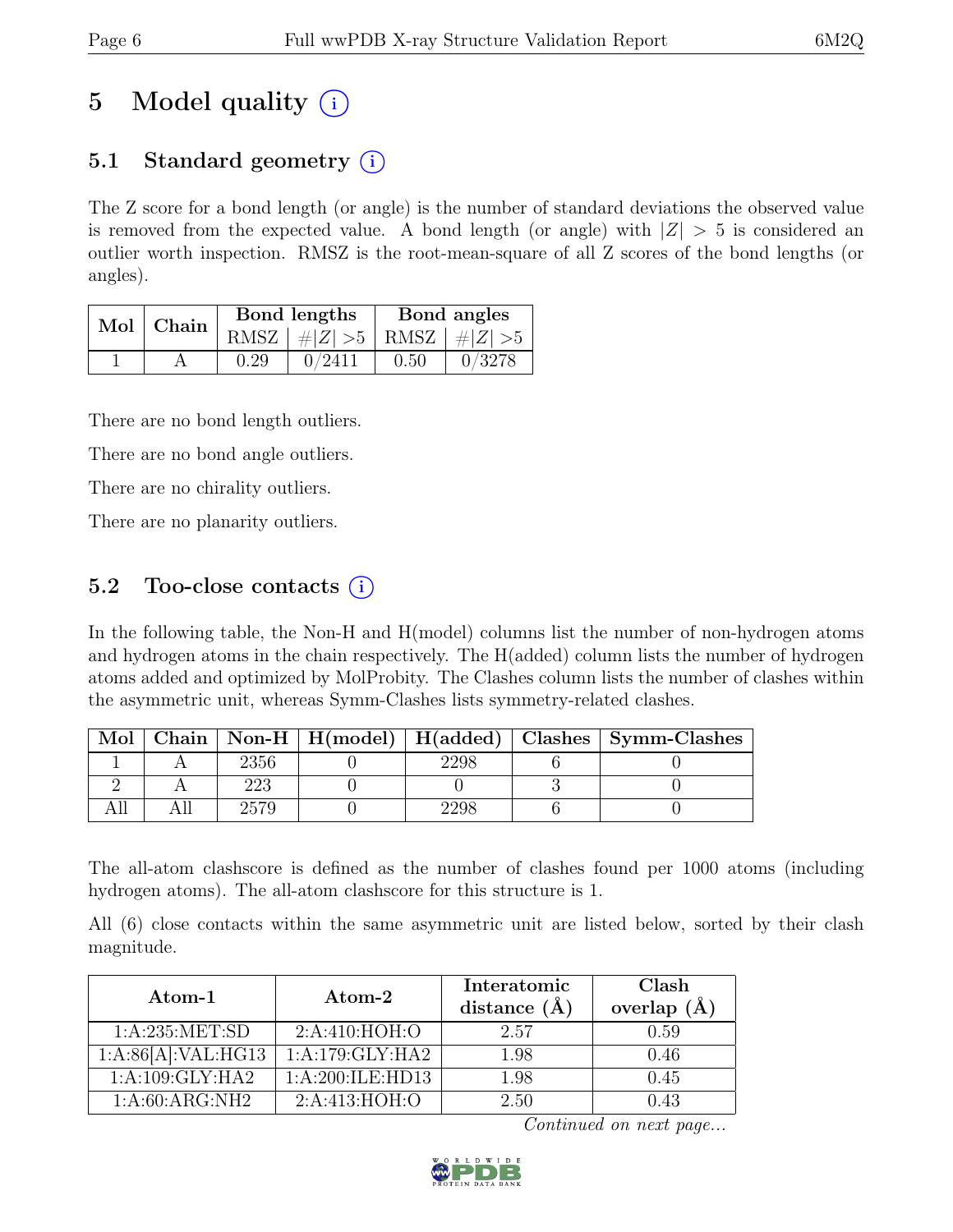| Atom-1           | $\bold{Atom\text{-}2}$ | Interatomic<br>distance $(\AA)$ | Clash<br>overlap $(\AA)$ |  |
|------------------|------------------------|---------------------------------|--------------------------|--|
| 1: A:225:THR:OG1 | 1:A:229:ASP:OD2        | 2.36                            |                          |  |
| 1: A:60: ARG:NE  | 2: A:414: HOH:O        | 2.51                            |                          |  |

Continued from previous page...

There are no symmetry-related clashes.

### 5.3 Torsion angles  $(i)$

#### 5.3.1 Protein backbone  $(i)$

In the following table, the Percentiles column shows the percent Ramachandran outliers of the chain as a percentile score with respect to all X-ray entries followed by that with respect to entries of similar resolution.

The Analysed column shows the number of residues for which the backbone conformation was analysed, and the total number of residues.

| Mol   Chain | Analysed                              | Favoured   Allowed   Outliers   Percentiles |  |                                                                                                                                      |  |
|-------------|---------------------------------------|---------------------------------------------|--|--------------------------------------------------------------------------------------------------------------------------------------|--|
|             | $306/306$ (100%)   302 (99%)   4 (1%) |                                             |  | $\begin{array}{ c c c c c }\n\hline\n\multicolumn{1}{ c }{\hspace{1.2cm}100} & \multicolumn{1}{ c }{\hspace{1.2cm}100}\n\end{array}$ |  |

There are no Ramachandran outliers to report.

#### 5.3.2 Protein sidechains  $(i)$

In the following table, the Percentiles column shows the percent sidechain outliers of the chain as a percentile score with respect to all X-ray entries followed by that with respect to entries of similar resolution.

The Analysed column shows the number of residues for which the sidechain conformation was analysed, and the total number of residues.

| $\vert$ Mol $\vert$ Chain $\vert$ | Analysed                              |  | Rotameric   Outliers   Percentiles |  |
|-----------------------------------|---------------------------------------|--|------------------------------------|--|
|                                   | $260/263$ (99%)   259 (100%)   1 (0%) |  | 91 87                              |  |

All (1) residues with a non-rotameric sidechain are listed below:

| $Chain +$ | <b>Res</b> | рe |
|-----------|------------|----|
|           |            |    |

Sometimes sidechains can be flipped to improve hydrogen bonding and reduce clashes. There are no such sidechains identified.

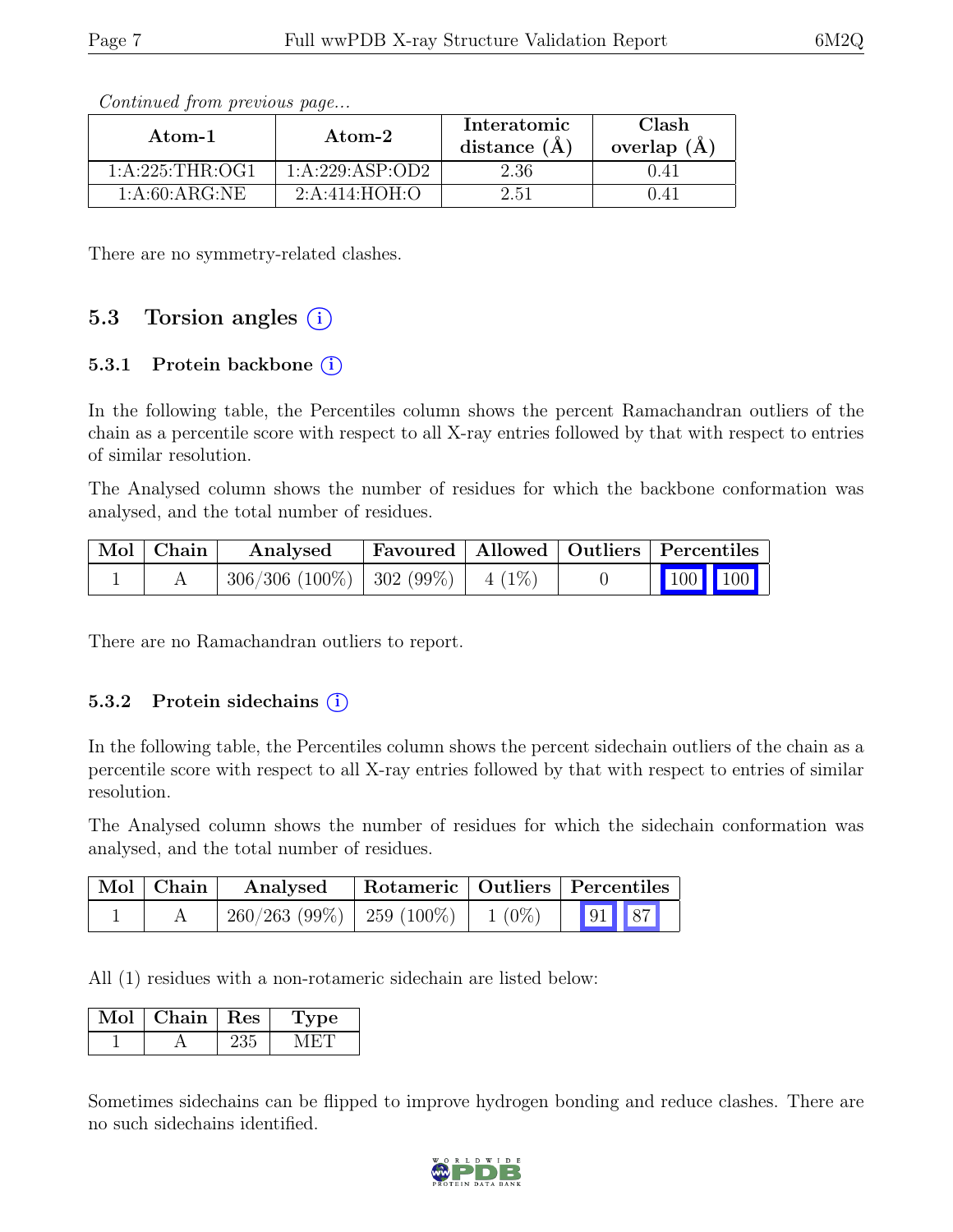#### 5.3.3 RNA  $(i)$

There are no RNA molecules in this entry.

#### 5.4 Non-standard residues in protein, DNA, RNA chains  $(i)$

There are no non-standard protein/DNA/RNA residues in this entry.

#### 5.5 Carbohydrates  $(i)$

There are no monosaccharides in this entry.

### 5.6 Ligand geometry  $(i)$

There are no ligands in this entry.

#### 5.7 Other polymers  $(i)$

There are no such residues in this entry.

### 5.8 Polymer linkage issues  $(i)$

There are no chain breaks in this entry.